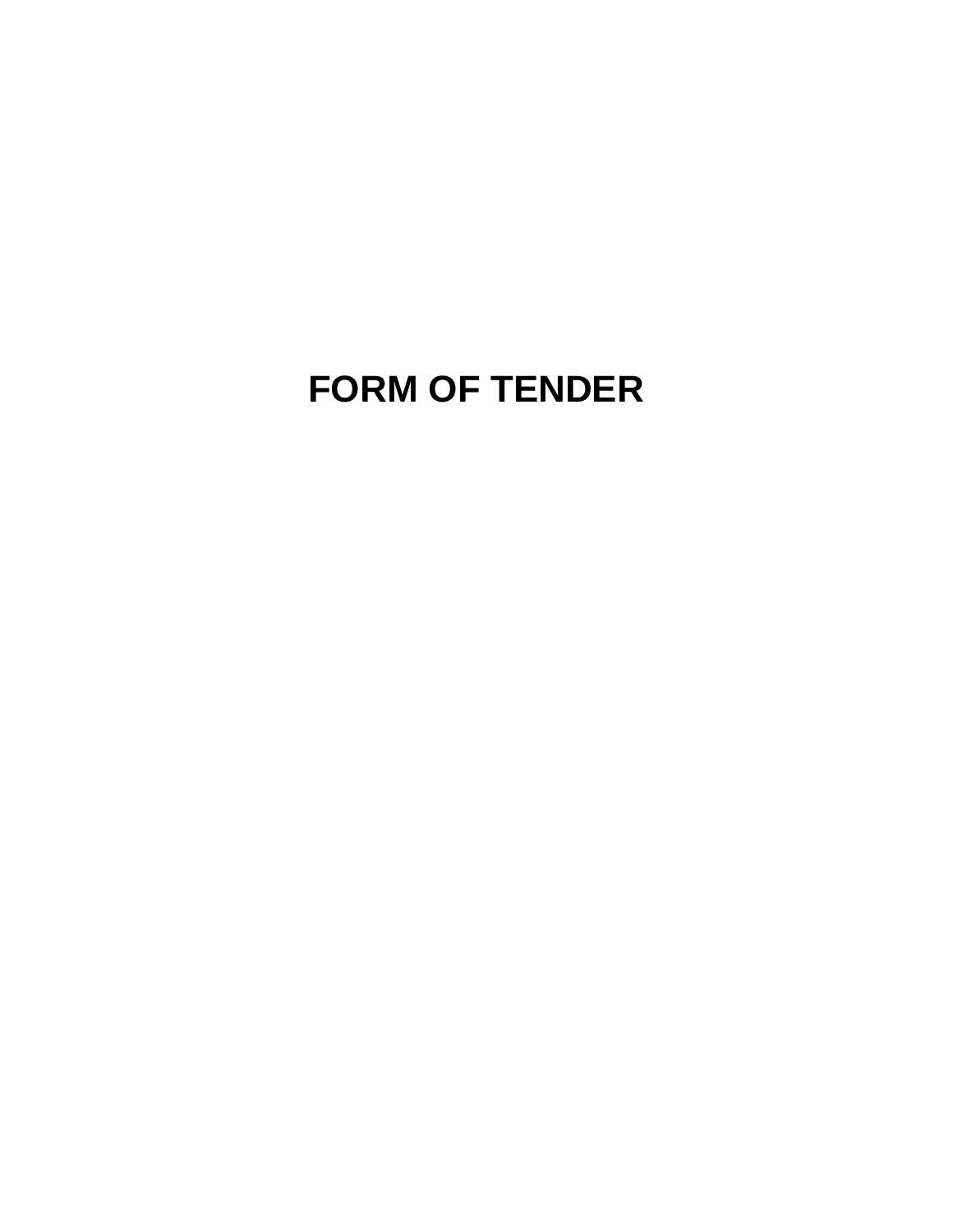City of Niagara Falls Contract 2022-525-20 2022 Rural Culvert Replacements

## **FORM OF TENDER**

### **I N D E X**

### **DESCRIPTION PAGE**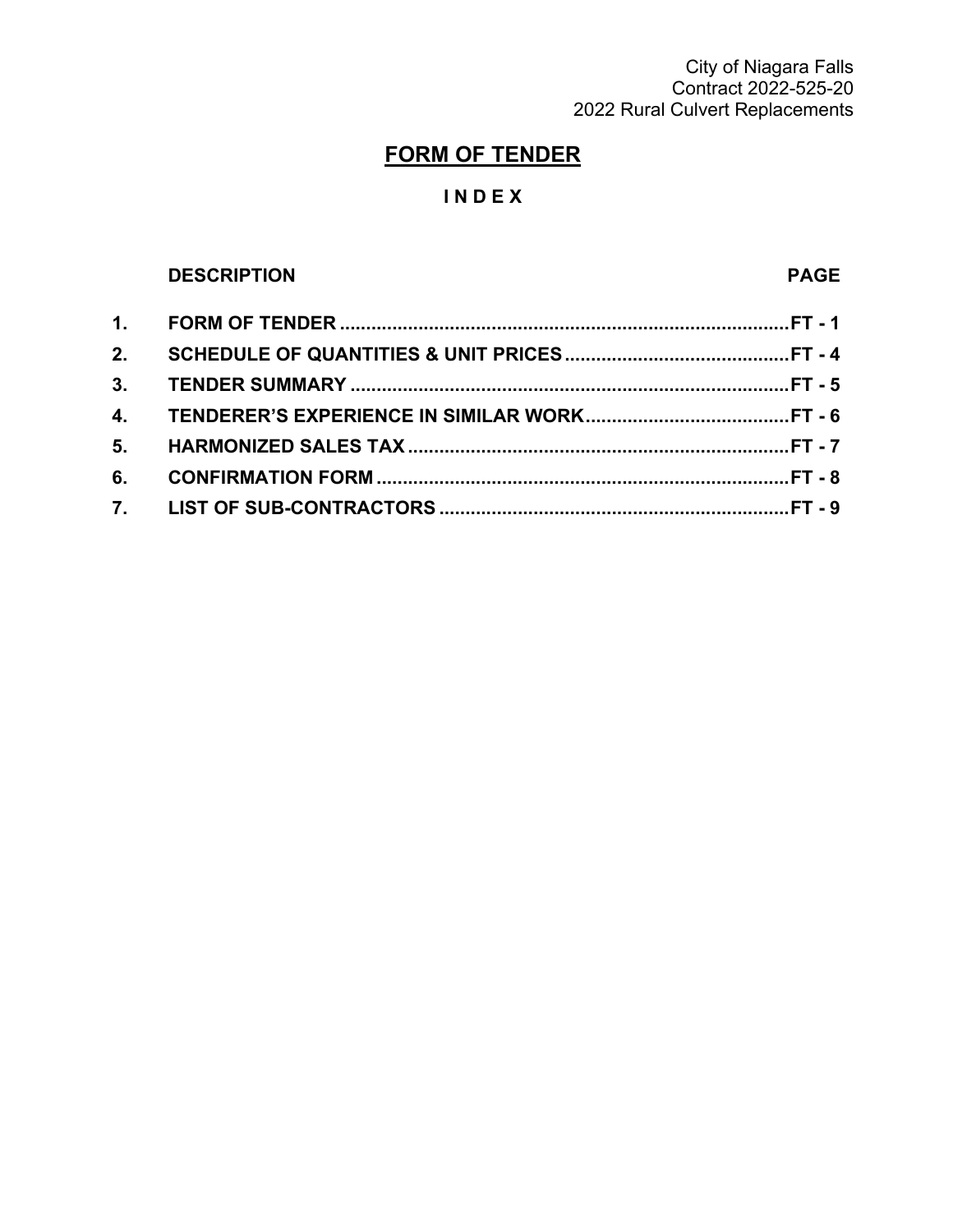### **FORM OF TENDER**

We, the undersigned Contractor(s) have carefully examined the attached documents as herein listed and forming part of this tender

### **DOCUMENTS INCLUDED IN CONTRACT:**

Special Instructions to Bidders Instructions to Bidders Form of Tender Agreement to Bond Form of Contract Agreement Schedule of Drawings & Specifications Special Provisions – General Supplementary Special Provisions – Contract Items Supplementary General Conditions of Contract Supplementary Construction Drawings (as noted) Addenda (if applicable)

and have carefully examined the site and location of the work to be done under this contract. We, the undersigned Contractor(s), understand and accept the said drawings and contract documents, and, for the prices set forth in this Tender, hereby offer to furnish all machinery, labour, tools, apparatus and other means of construction, furnish all materials except as otherwise specified in the Contract, and to complete the work in strict accordance with the drawings and contract documents referred to above, for the total tender price of:

Dollars.

(\$ ) *excluding H.S.T.*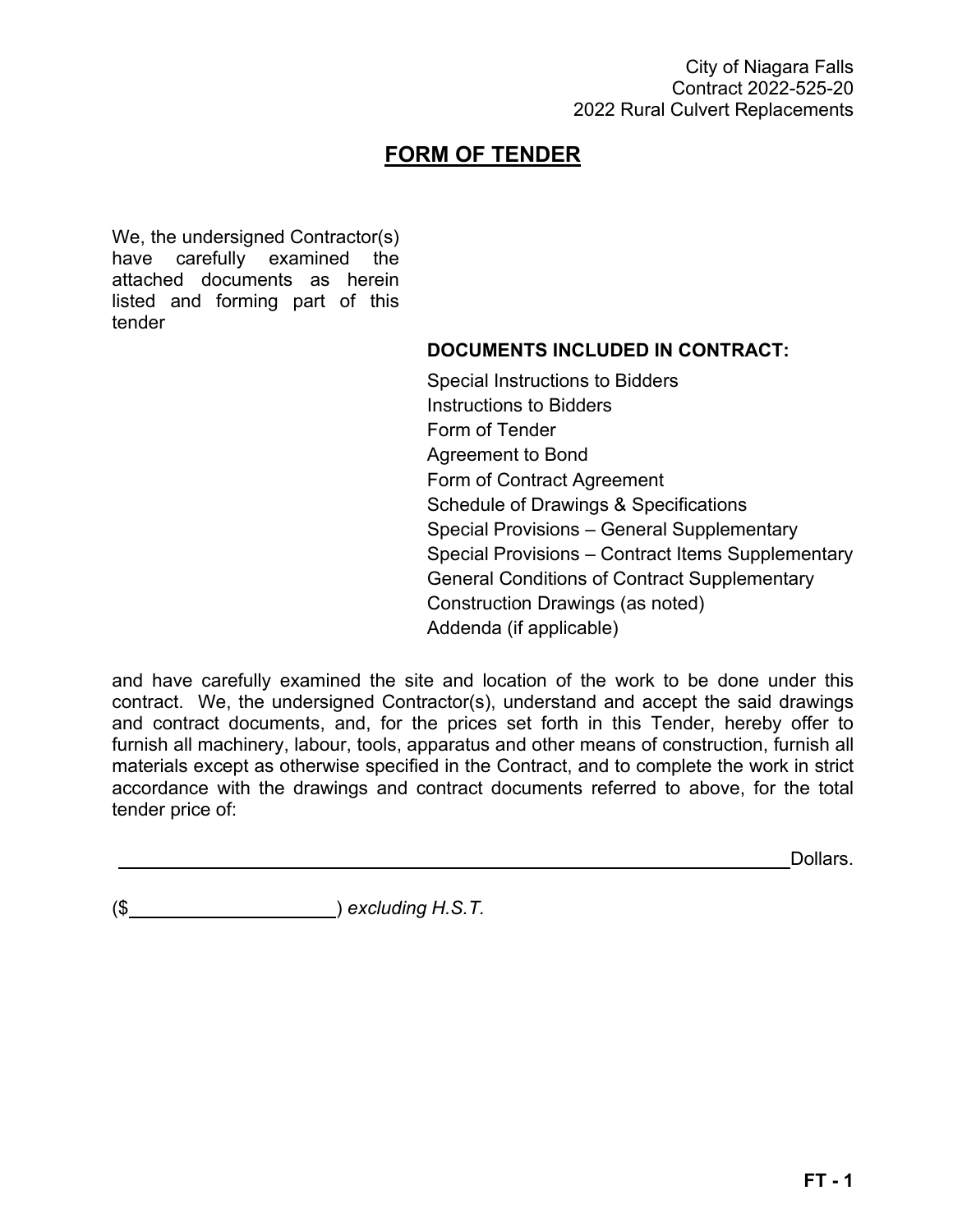We acknowledge that we have received<br>Addendum/Addenda No. \* to \* inclusive, and that Addendum/Addenda No. all changes specified in the Addendum/Addenda have been included in the prices submitted.

We agree to commence work as specified to proceed continuously to the completion and to complete all the work at the unit prices tendered within **forty five (45) working days**.

We agree that this tender is to continue open to acceptance and irrevocable until the formal contract has been executed by the successful Tendered for the said work, and the bond or bonds as specified have been executed by the approved surety or sureties, and that the Owner may, at any time, within **forty five (45) calendar days** of closing date, accept this tender without notice, whether any tender has been previously accepted or not.

*\* to be filled in by Tenderer*.

### **OFFERED ON BEHALF OF THE CONTRACTOR**

**Signature** 

**Signature** 

Company Name

**Address** 

**Witness** 

**Date** 

**ADDENDA**

#### **COMMENCEMENT & COMPLETION**

**TENDER IS OPEN TO ACCEPTANCE & IRREVOCABLE**

Insert Workplace Safety & Insurance Board Account No.

Contractor's Seal

**Witness**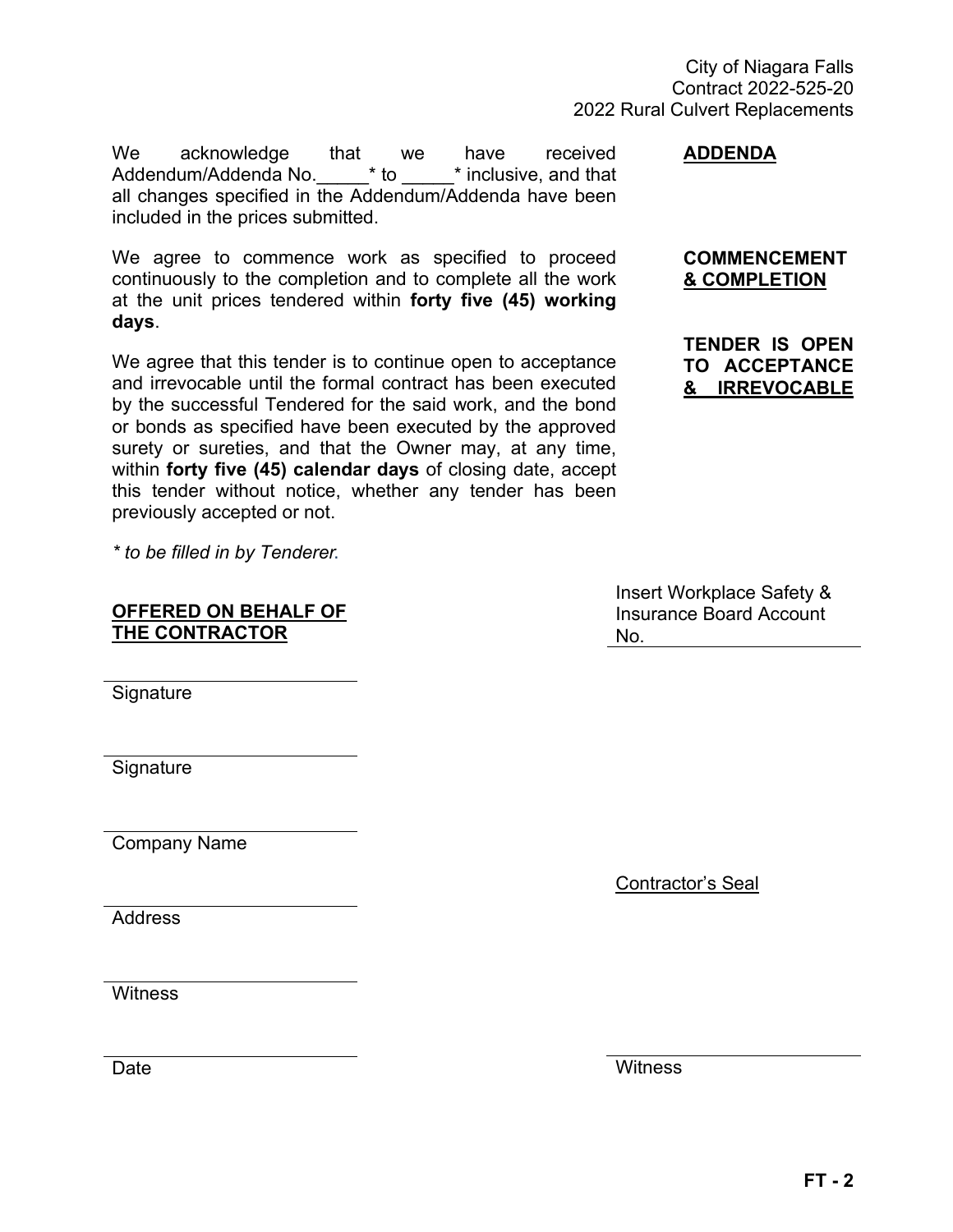#### **NOTE:**

- a) If the Tendered is a Corporation, the Corporate seal must be affixed under the signature of a duly authorized officer or officers of the Corporation.
- b) If the Tendered is not a Corporation or a Partnership, the Tendered must sign in the presence of a witness who must also sign.
- c) If the Tendered is a Partnership, each member of the Partnership must sign in the presence of a witness who must also sign.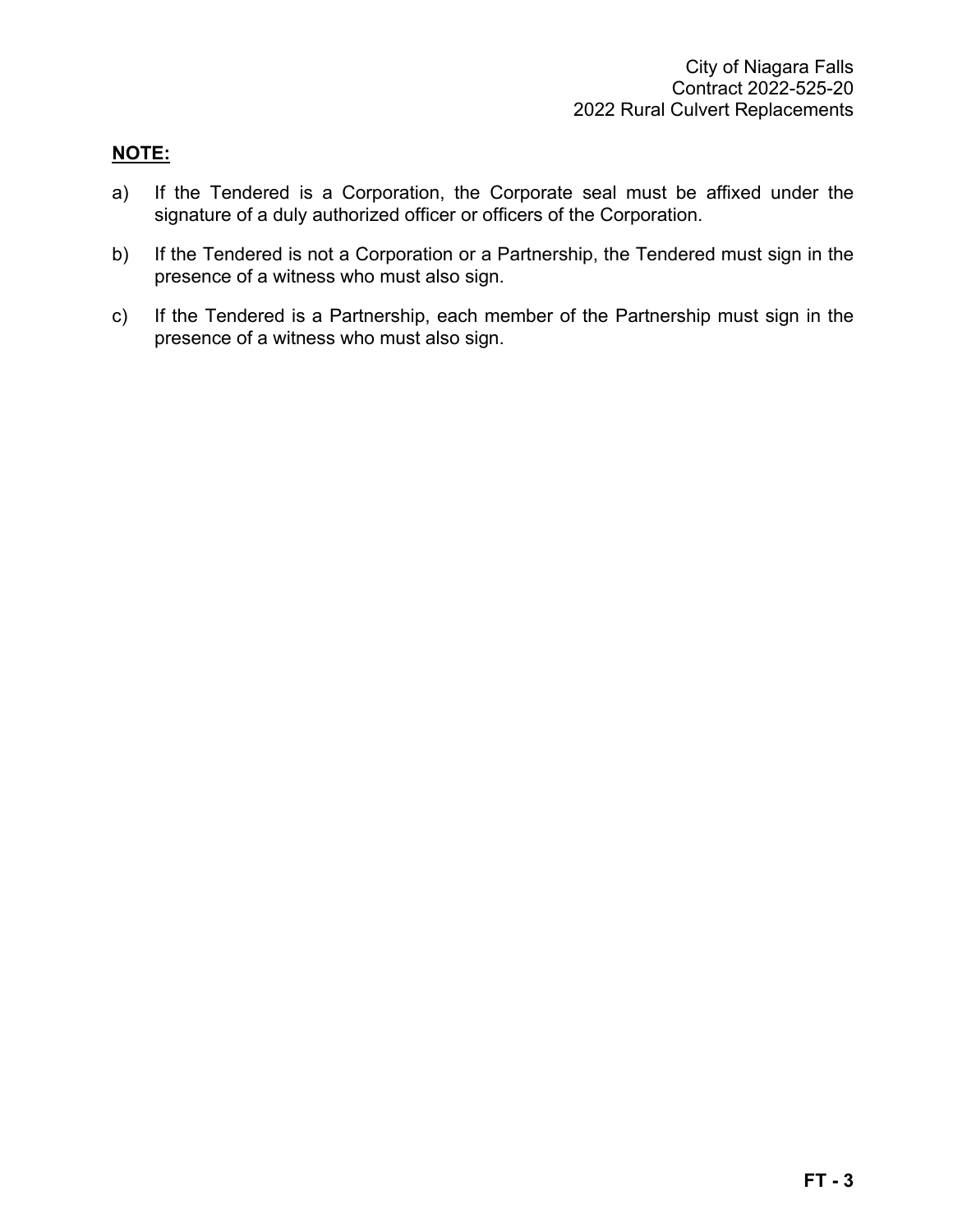**All Bidders are to note that the Special Provisions - Contract Items Supplementary are regularly revised and in some cases modified to a specific project.** The City will not be responsible for any Bidder not being aware of the changes from previous tender documents.

#### **SCHEDULE OF QUANTITIES AND UNIT PRICES**

#### **CONTRACT NO. 2022-525-20**

**2022 Rural Culvert Replacements**

| <b>ITEM</b><br>NO. | <b>SPEC</b><br>NO.           | <b>DESCRIPTION</b>                                                     | <b>ESTIMATED</b><br><b>QUANTITY</b> | <b>UNIT</b> | <b>UNIT</b><br><b>PRICE</b> | <b>TOTAL</b><br><b>PRICE</b> |
|--------------------|------------------------------|------------------------------------------------------------------------|-------------------------------------|-------------|-----------------------------|------------------------------|
|                    | <b>SECTION 'A' - GENERAL</b> |                                                                        |                                     |             |                             |                              |
| <b>A1</b>          | A1                           | <b>Bonding</b>                                                         | 1                                   | L.S.        | $\mathbb{S}$                | $\mathbb{S}$                 |
| A <sub>4</sub>     | A4                           | <b>Construction Layout</b>                                             |                                     |             |                             |                              |
|                    | <b>SPCS</b>                  | a) Survey Layout                                                       | 1                                   | L.S.        | \$                          | \$                           |
| A <sub>5</sub>     | A <sub>5</sub>               | <b>Clearing and Grubbing</b>                                           |                                     |             |                             |                              |
|                    | <b>SPCS</b>                  | a) Remove Existing Trees (>200 and <450 dia.)                          | 2                                   | each        |                             |                              |
|                    | <b>MUNI 201</b>              | c) Remove Existing Brush, Small Trees (<200 dia.), Shrubs & Vegetation |                                     | L.S.        | $\mathbb{S}$                | \$                           |
| <b>A7</b>          | <b>SPCS</b>                  | Install, Maintain and Remove Silt Control Devices                      |                                     |             |                             |                              |
|                    | <b>MUNI 805</b>              | b) Light Duty Silt Fence Barrier, OPSD 219.110                         |                                     | L.S.        | $\mathbf{s}$                | \$                           |
| A <sub>8</sub>     | <b>SPCS</b>                  | <b>Construction Signs, Traffic Control and Traffic Management Plan</b> |                                     | L.S.        | \$                          | \$                           |
|                    | <b>MUNI 706</b>              |                                                                        |                                     |             |                             |                              |
| A <sub>9</sub>     | A <sub>9</sub>               | <b>Contingency Allowance</b>                                           | 1                                   | L.S.        | \$<br>80,000.00             | \$<br>80,000.00              |
| A <sub>13</sub>    | <b>SPCS</b>                  | <b>Waterway Protection &amp; Dewatering</b>                            |                                     |             |                             |                              |
|                    | <b>MUNI 182</b>              | a) Chippawa Parkway Structure No. M054C                                |                                     | L.S.        |                             | \$                           |
|                    | <b>MUNI 805</b>              | b) Ort Road Structure No. M112B                                        |                                     | L.S.        |                             |                              |
|                    |                              | c) Marshall Road Structure No. M123B                                   |                                     | L.S.        |                             | \$                           |
| A14                | <b>SPCS</b>                  | <b>Fish Salvage and Transfer</b>                                       |                                     | L.S.        | \$                          | \$                           |

**\$ TOTAL SECTION 'A' - GENERAL**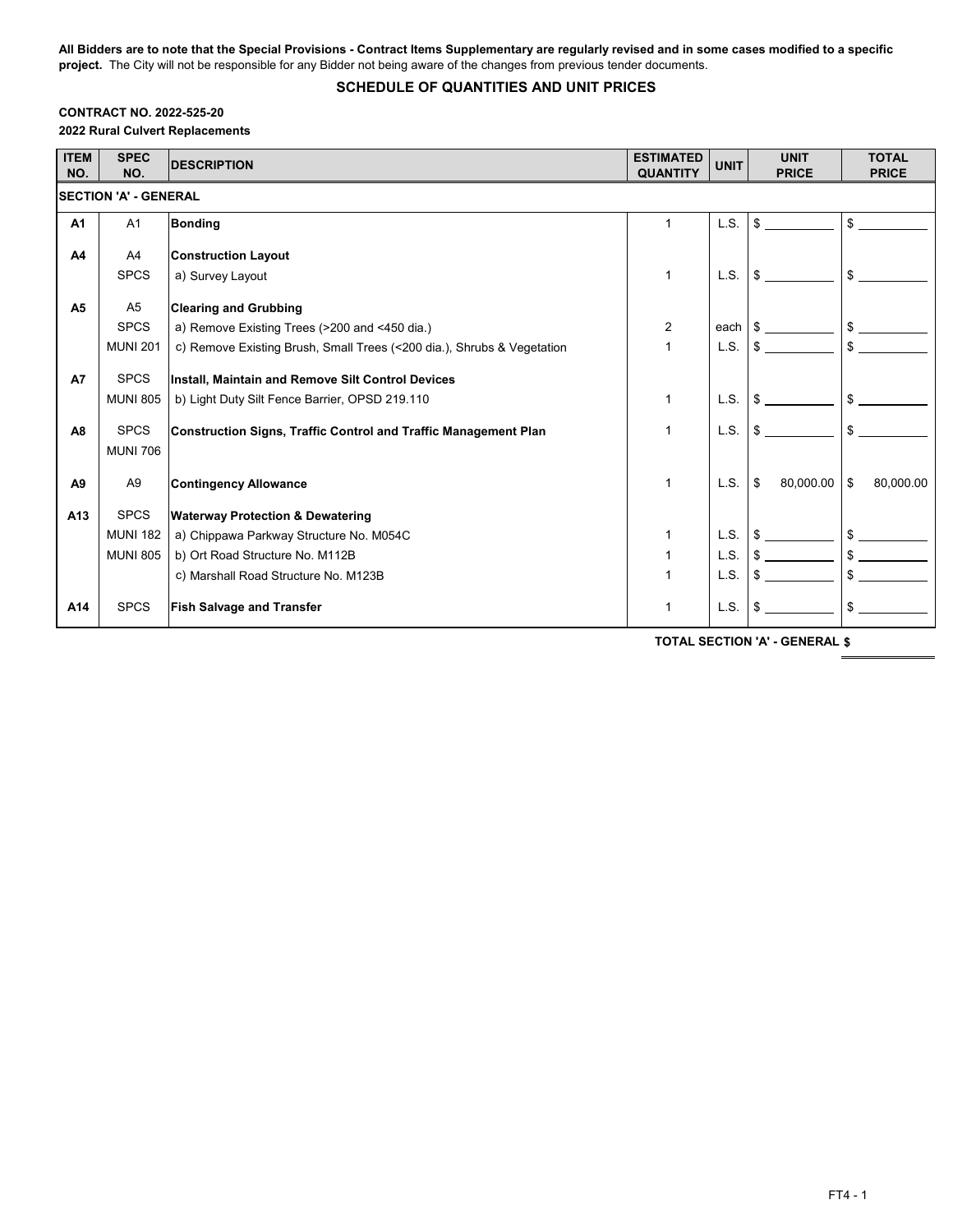#### **CONTRACT NO. 2022-525-20 2022 Rural Culvert Replacements**

| <b>ITEM</b><br>NO. | <b>SPEC</b><br>NO.                 | <b>DESCRIPTION</b>                                                                            | <b>ESTIMATED</b><br><b>QUANTITY</b> | <b>UNIT</b>                      | <b>UNIT</b><br><b>PRICE</b> | <b>TOTAL</b><br><b>PRICE</b> |
|--------------------|------------------------------------|-----------------------------------------------------------------------------------------------|-------------------------------------|----------------------------------|-----------------------------|------------------------------|
|                    | <b>SECTION 'B' - ROADS</b>         |                                                                                               |                                     |                                  |                             |                              |
|                    |                                    | SECTION 'BX.1' - ROADS, CHIPPAWA PARKWAY STRUCTURE No. M054C                                  |                                     |                                  |                             |                              |
| <b>B2.1</b>        | B2, B27                            | Earthworks                                                                                    |                                     |                                  |                             |                              |
|                    | <b>SPCS</b>                        | Includes sawcutting and disposal of surplus or unsuitable excavated materials                 |                                     |                                  |                             |                              |
|                    | <b>MUNI 206</b><br><b>MUNI 401</b> | b) Asphalt/Surface Treatment Material - Full Depth (any thickness)                            | 210<br>36                           | m <sup>2</sup><br>m <sup>2</sup> | $\frac{1}{2}$               |                              |
|                    | <b>MUNI 510</b>                    | c) Concrete Sidewalks (any thickness)<br>f) General Excavation and Grading                    | 700                                 | m <sup>3</sup>                   |                             | \$                           |
|                    |                                    |                                                                                               |                                     |                                  |                             |                              |
| <b>B3.1</b>        | B <sub>3</sub><br><b>SPCS</b>      | <b>Granular Material</b><br>a) Granular 'A'                                                   |                                     |                                  |                             |                              |
|                    | <b>MUNI 314</b>                    | i. Roads and all Bedding, Cover and Backfill (Various Uses)                                   | 1,100                               | t                                | \$                          | \$                           |
|                    |                                    |                                                                                               |                                     |                                  |                             |                              |
| B9.1               | <b>SPCS</b>                        | <b>Concrete Sidewalks</b><br>32MPa Concrete                                                   |                                     |                                  |                             |                              |
|                    |                                    | a) Standard - 125mm Thickness (OPSD 310.010)                                                  | 45                                  | m <sup>2</sup>                   | \$                          | \$                           |
| B14.1              | <b>SPCS</b>                        |                                                                                               |                                     |                                  |                             |                              |
|                    | <b>MUNI 310</b>                    | Supply & Place Hot Mix Asphalt<br>a) Roadways                                                 |                                     |                                  |                             |                              |
|                    |                                    | i. HL3 HS Surface Course - 40mm                                                               | 25                                  | t                                |                             | $\frac{1}{2}$                |
|                    |                                    | ii. HL8 HS Base Course - 50mm                                                                 | 30                                  | t                                |                             | \$                           |
| B <sub>19.1</sub>  | <b>B19</b>                         | <b>Regrading of Ditches and Swales</b>                                                        |                                     |                                  |                             |                              |
|                    |                                    | MUNI 206   Includes removal and disposal of excess/unsuitable excavated materials             |                                     |                                  |                             |                              |
|                    |                                    | a) Existing                                                                                   | 40                                  | m                                |                             |                              |
| B <sub>20.1</sub>  | <b>B20</b>                         | Hand Laid Riprap with Filter Cloth (with R10)                                                 | 30                                  | m <sup>2</sup>                   |                             | $\frac{1}{2}$                |
|                    | <b>MUNI 511</b>                    |                                                                                               |                                     |                                  |                             |                              |
| B <sub>22.1</sub>  | <b>B22</b>                         |                                                                                               |                                     |                                  |                             |                              |
|                    | <b>MUNI 802</b>                    | <b>Topsoil, Seed and Mulch</b><br>Includes any grading necessary to provide positive drainage |                                     |                                  |                             |                              |
|                    | <b>MUNI 804</b>                    | a) 100mm Topsoil w/ Seed & Mulch                                                              | 400                                 | m <sup>2</sup>                   | \$                          | $\frac{1}{2}$                |
| B27.1              | <b>B27</b>                         | <b>Removal of Existing Items</b>                                                              |                                     |                                  |                             |                              |
|                    | <b>SPCS</b>                        | a) Culvert Structure (Concrete Pipe, Reinforced Concrete Rigid Frame, CSP)                    | 1                                   | L.S.                             | S                           | \$                           |
|                    | <b>MUNI 510</b>                    |                                                                                               |                                     |                                  |                             |                              |
| B39.1              | <b>SPCS</b>                        | <b>River Stone</b>                                                                            | 30                                  | m <sup>2</sup>                   | $\sim$                      | $\frac{1}{2}$                |
|                    | <b>MUNI 511</b>                    |                                                                                               |                                     |                                  |                             |                              |
|                    |                                    |                                                                                               |                                     |                                  |                             | $$$ $$$                      |
| B40.1              | <b>SPCS</b>                        | Utilities Allowance - Chippawa Parkway Structure No. M054C                                    | $\mathbf{1}$                        | L.S.                             | S.                          |                              |
| B41.1              | <b>B27</b>                         | Remove and Replace Chain Link Fence                                                           | 15                                  | m                                | \$                          | $\frac{1}{2}$                |
|                    | <b>SPCS</b>                        |                                                                                               |                                     |                                  |                             |                              |
|                    | <b>MUNI 772</b>                    |                                                                                               |                                     |                                  |                             |                              |
| B42.1              | <b>SPCS</b>                        | Concrete in Footing                                                                           | $\mathbf{1}$                        | L.S.                             | \$                          | $\frac{1}{2}$                |
|                    | <b>MUNI 904</b>                    |                                                                                               |                                     |                                  |                             |                              |
| B43.1              | <b>SPCS</b>                        | <b>Concrete in Retaining Wall</b>                                                             | $\mathbf{1}$                        | L.S.                             | \$                          | \$                           |
|                    | <b>MUNI 904</b>                    |                                                                                               |                                     |                                  |                             |                              |
| B44.1              | <b>SPCS</b>                        | <b>Anchors into Concrete</b>                                                                  | 1                                   | L.S.                             | \$                          | $\frac{1}{2}$                |
|                    | <b>MUNI 904</b>                    |                                                                                               |                                     |                                  |                             |                              |
|                    |                                    |                                                                                               |                                     |                                  |                             |                              |
| B45.1              |                                    | MUNI 905 Reinforcing Steel                                                                    | 9                                   | t                                | \$                          | $\frac{1}{2}$                |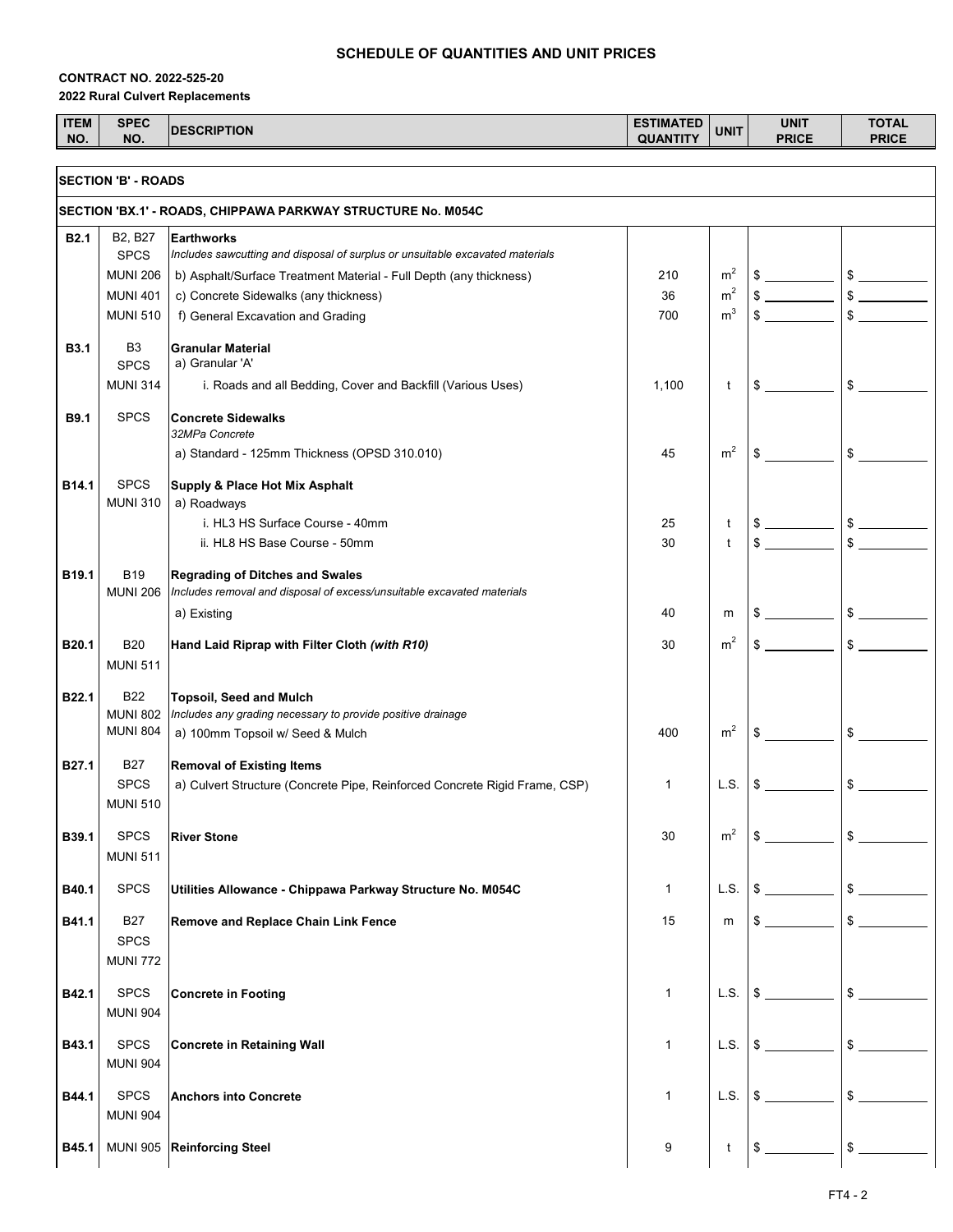#### **CONTRACT NO. 2022-525-20 2022 Rural Culvert Replacements**

| <b>ITEM</b><br>NO. | <b>SPEC</b><br>NO.     | <b>DESCRIPTION</b>                                                                                                                                                                                                    | <b>ESTIMATED</b><br><b>QUANTITY</b> | <b>UNIT</b>    | <b>UNIT</b><br><b>PRICE</b>                                                                                   | <b>TOTAL</b><br><b>PRICE</b> |
|--------------------|------------------------|-----------------------------------------------------------------------------------------------------------------------------------------------------------------------------------------------------------------------|-------------------------------------|----------------|---------------------------------------------------------------------------------------------------------------|------------------------------|
| B46.1              | <b>SPCS</b>            | Supply and Installation of Twin HDPE Pipes                                                                                                                                                                            | 38                                  | m              | \$                                                                                                            | \$                           |
|                    | <b>MUNI 421</b>        | 2 x (1500mm) Inside Diameter, (19000mm) Length                                                                                                                                                                        |                                     |                |                                                                                                               |                              |
| B47.1              | <b>SPCS</b>            | <b>Pedestrian Barricades</b>                                                                                                                                                                                          | $\mathbf{1}$                        |                |                                                                                                               |                              |
| C <sub>1.1</sub>   | <b>SPCS</b>            | <b>Sanitary Sewers</b><br>Includes Removal & Disposal of Existing Sewer - Any Type/Depth/Dia.<br>(unless otherwise noted)                                                                                             |                                     |                |                                                                                                               |                              |
|                    |                        | a) 250mm Dia. - PVC DR 35                                                                                                                                                                                             |                                     |                |                                                                                                               |                              |
|                    |                        | i. approx. 1.3m deep                                                                                                                                                                                                  | 12.5                                | m              | $\mathbb{S}$                                                                                                  | $\frac{1}{2}$                |
| C <sub>5.1</sub>   | <b>SPCS</b>            | Flush and TV Inspect (& Test)<br>a) Sewers<br>i. New Sewers Upon Completion                                                                                                                                           | 12.5                                | m              |                                                                                                               | $\qquad \qquad \bullet$      |
|                    |                        | iii. Existing Sewers (as directed)                                                                                                                                                                                    | 102.5                               | m              | $\frac{1}{2}$                                                                                                 | $\frac{1}{2}$                |
| C2.2               | <b>SPCS</b>            | <b>Storm Sewer Laterals/Leads</b><br>b) Leads - PVC DR35<br>ii. 250mm Dia.                                                                                                                                            | 16                                  | m              |                                                                                                               |                              |
|                    |                        | iv. 450mm Dia.                                                                                                                                                                                                        | 5                                   | m              | $\mathbb{S}$                                                                                                  | $\frac{1}{2}$                |
| C6.2               | <b>SPCS</b>            | <b>Precast Concrete Maintenance Holes, Catchbasins and Ditch Inlets</b><br><b>B. Precast Concrete Catchbasins</b><br>Includes Frame & Grates (OPSD 400.020)<br>Rim Elevations as Noted on Contract Drawings           |                                     |                |                                                                                                               |                              |
|                    |                        | a) 600x600mm Single - OPSD 705.010                                                                                                                                                                                    | 4                                   |                | each Sales and Sales and Sales and Sales and Sales and Sales and Sales and Sales and Sales and Sales and S    | $\frac{1}{2}$                |
| C8.2               | <b>SPCS</b><br>B27, C8 | Remove & Dispose of Ex. Sewers, Laterals/Leads and/or Structures<br>Includes Any Material Type (excl. A.C. Pipe) /Size/Depth/Dia. and Salvage/Delivery of<br>Existing Frames & Covers/Grates to City's Service Centre |                                     |                |                                                                                                               |                              |
|                    |                        | d) Catchbasins and Leads                                                                                                                                                                                              | 4                                   |                | each Sales and the search of the search of the search of the search of the search of the search of the search | $\frac{1}{2}$                |
| C10.2              | <b>SPCS</b>            | <b>Sewer and/or Structure Connections</b><br>Any Material Type/Depth/Diameter/Wall Thickness<br>b) Existing Sewer to New Structure                                                                                    | 2                                   |                | each $\frac{1}{2}$                                                                                            |                              |
|                    |                        | c) New Sewer to Existing Sewer                                                                                                                                                                                        | $\overline{2}$                      | each           | $\frac{1}{2}$                                                                                                 | $\frac{1}{2}$                |
|                    |                        |                                                                                                                                                                                                                       |                                     |                |                                                                                                               |                              |
| D <sub>9</sub>     | D <sub>9</sub>         | <b>Insulation of Watermain</b>                                                                                                                                                                                        |                                     |                |                                                                                                               |                              |
|                    | <b>SPCS</b>            | a) 100mm Thick Styrofoam HI 40                                                                                                                                                                                        | 35                                  | m <sup>2</sup> |                                                                                                               | $\frac{1}{2}$                |
| D <sub>18</sub>    | <b>SPCS</b>            | <b>Temporarily Support Watermain</b>                                                                                                                                                                                  |                                     |                |                                                                                                               |                              |
|                    |                        | a) Existing 150mm Dia. PVC Watermain                                                                                                                                                                                  | $\mathbf{1}$                        |                | L.S. $\frac{1}{2}$                                                                                            | $\frac{1}{2}$                |

**\$ TOTAL SECTION 'BX.1' - ROADS, CHIPPAWA PARKWAY STRUCTURE No. M054C**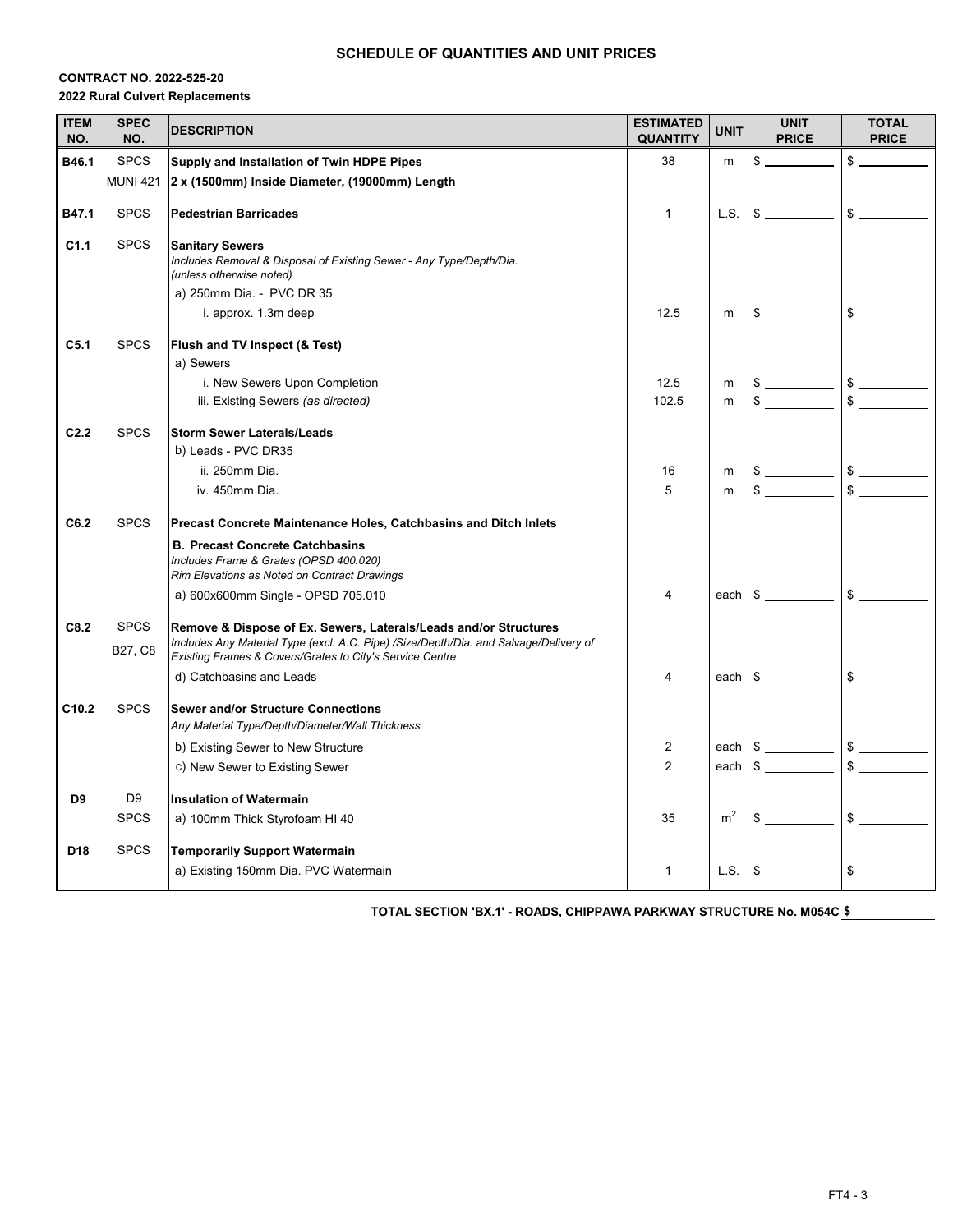#### **CONTRACT NO. 2022-525-20 2022 Rural Culvert Replacements**

| <b>ITEM</b><br>NO. | <b>SPEC</b><br>NO.                                   | <b>DESCRIPTION</b>                                                                                                                                        | <b>ESTIMATED</b><br><b>QUANTITY</b> | <b>UNIT</b>    | <b>UNIT</b><br><b>PRICE</b> | <b>TOTAL</b><br><b>PRICE</b>  |  |
|--------------------|------------------------------------------------------|-----------------------------------------------------------------------------------------------------------------------------------------------------------|-------------------------------------|----------------|-----------------------------|-------------------------------|--|
|                    |                                                      |                                                                                                                                                           |                                     |                |                             |                               |  |
|                    | SECTION 'BX.2' - ROADS, ORT ROAD STRUCTURE No. M112B |                                                                                                                                                           |                                     |                |                             |                               |  |
| <b>B2.2</b>        | B2, B27                                              | <b>Earthworks</b>                                                                                                                                         |                                     |                |                             |                               |  |
|                    | <b>SPCS</b>                                          | Includes sawcutting and disposal of surplus or unsuitable excavated materials                                                                             |                                     |                |                             |                               |  |
|                    | <b>MUNI 206</b>                                      | b) Asphalt/Surface Treatment Material - Full Depth (any thickness)                                                                                        | 120                                 | m <sup>2</sup> | $\frac{1}{2}$               |                               |  |
|                    | <b>MUNI 401</b>                                      | f) General Excavation and Grading                                                                                                                         | 200                                 | m <sup>3</sup> |                             | $\frac{1}{2}$                 |  |
|                    | <b>MUNI 510</b>                                      |                                                                                                                                                           |                                     |                |                             |                               |  |
| <b>B3.2</b>        | B3                                                   | <b>Granular Material</b>                                                                                                                                  |                                     |                |                             |                               |  |
|                    | <b>SPCS</b>                                          | a) Granular 'A'                                                                                                                                           |                                     |                |                             |                               |  |
|                    | <b>MUNI 314</b>                                      | i. Roads and all Bedding, Cover and Backfill (Various Uses)                                                                                               | 300                                 | t              | $\sim$                      |                               |  |
| B11.2              | <b>SPCS</b>                                          | <b>Asphalt Milling</b>                                                                                                                                    |                                     |                |                             |                               |  |
|                    | <b>MUNI 510</b>                                      | a) 50mm Depth (incl. tapers at limits and butt joints)                                                                                                    | 20                                  | m <sup>2</sup> | \$                          | $\frac{1}{\sqrt{2}}$          |  |
| B14.2              | <b>SPCS</b>                                          | <b>Supply &amp; Place Hot Mix Asphalt</b>                                                                                                                 |                                     |                |                             |                               |  |
|                    | <b>MUNI 310</b>                                      | a) Roadways                                                                                                                                               |                                     |                |                             |                               |  |
|                    |                                                      | i. HL3 HS Surface Course - 40mm                                                                                                                           | 15                                  | t              |                             | $$$ $$$                       |  |
|                    |                                                      | ii. HL8 HS Base Course - 50mm                                                                                                                             | 19                                  | t              |                             | $\mathbb{S}$                  |  |
| B19.2              | <b>B19</b>                                           | <b>Regrading of Ditches and Swales</b>                                                                                                                    |                                     |                |                             |                               |  |
|                    | <b>MUNI 206</b>                                      | Includes removal and disposal of excess/unsuitable excavated materials                                                                                    |                                     |                |                             |                               |  |
|                    |                                                      | a) Existing                                                                                                                                               | 20                                  | m              |                             | $$$ $$$                       |  |
| B20.2              | <b>B20</b>                                           | Hand Laid Riprap with Filter Cloth (with R10)                                                                                                             | 25                                  | m <sup>2</sup> |                             | $\frac{1}{2}$                 |  |
|                    | <b>MUNI 511</b>                                      |                                                                                                                                                           |                                     |                |                             |                               |  |
| B22.2              | <b>B22</b>                                           | <b>Topsoil, Seed and Mulch</b>                                                                                                                            |                                     |                |                             |                               |  |
|                    | <b>MUNI 802</b>                                      | Includes any grading necessary to provide positive drainage                                                                                               |                                     |                |                             |                               |  |
|                    | <b>MUNI 804</b>                                      | a) 100mm Topsoil w/ Seed & Mulch                                                                                                                          | 300                                 | m <sup>2</sup> | \$                          | $$\overline{\hspace{1.5cm}}$$ |  |
| B27.2              | <b>B27</b>                                           | <b>Removal of Existing Items</b>                                                                                                                          |                                     |                |                             |                               |  |
|                    | <b>SPCS</b>                                          | a) Culvert Structure (Reinforced Concrete Rigid Frame and Footings)                                                                                       | 1                                   | L.S.           |                             | $$$ $$$                       |  |
|                    | <b>MUNI 510</b>                                      | b) Paving Stones (Remove and Reinstate)                                                                                                                   | 1                                   | L.S.           |                             | $\frac{1}{2}$                 |  |
| B39.2              | <b>SPCS</b>                                          | <b>River Stone</b>                                                                                                                                        | 25                                  | m <sup>2</sup> | \$                          | $\frac{1}{2}$                 |  |
|                    | <b>MUNI 511</b>                                      |                                                                                                                                                           |                                     |                |                             |                               |  |
|                    | <b>SPCS</b>                                          |                                                                                                                                                           | 1                                   | L.S.           |                             |                               |  |
| B40.2              |                                                      | Utilities Allowance - Ort Road Structure No. M112B                                                                                                        |                                     |                |                             |                               |  |
| B45.2              |                                                      | MUNI 905 Reinforcing Steel                                                                                                                                | $\overline{2}$                      | t              | $\frac{1}{2}$               |                               |  |
| B48.2              | <b>SPCS</b>                                          | <b>Concrete in Distribution Slab</b>                                                                                                                      | $\mathbf{1}$                        | L.S.           | $$$ $\sim$                  |                               |  |
|                    | <b>MUNI 904</b>                                      |                                                                                                                                                           |                                     |                |                             |                               |  |
| B49.2              | <b>SPCS</b>                                          | <b>Dowels into Concrete</b>                                                                                                                               | 42                                  | each           | $\frac{1}{2}$               |                               |  |
|                    | <b>MUNI 904</b>                                      |                                                                                                                                                           |                                     |                |                             |                               |  |
|                    |                                                      |                                                                                                                                                           |                                     | m <sup>2</sup> |                             |                               |  |
| B50.2              | <b>SPCS</b><br><b>MUNI 905</b>                       | <b>Waterproofing, including Polyester Fabric Reinforcing</b>                                                                                              | 25                                  |                | $\frac{1}{2}$               |                               |  |
|                    |                                                      |                                                                                                                                                           |                                     |                |                             |                               |  |
| B51.2              | <b>SPCS</b>                                          | Supply and Installation of Precast Concrete Box Units                                                                                                     | 17.5                                | m              | $\frac{1}{2}$               | $\frac{1}{2}$                 |  |
|                    | 422                                                  | (1500mm) Span, (900mm) Height, (17500mm) Length                                                                                                           |                                     |                |                             |                               |  |
| C8.2               | <b>SPCS</b>                                          | Remove & Dispose of Ex. Sewers, Laterals/Leads and/or Structures<br>Includes Any Material Type (excl. A.C. Pipe) /Size/Depth/Dia. and Salvage/Delivery of |                                     |                |                             |                               |  |
|                    | B27, C8                                              | Existing Frames & Covers/Grates to City's Service Centre                                                                                                  |                                     |                |                             |                               |  |
|                    |                                                      | d) Catchbasin and Leads                                                                                                                                   | $\mathbf{1}$                        |                | each $\frac{1}{2}$          |                               |  |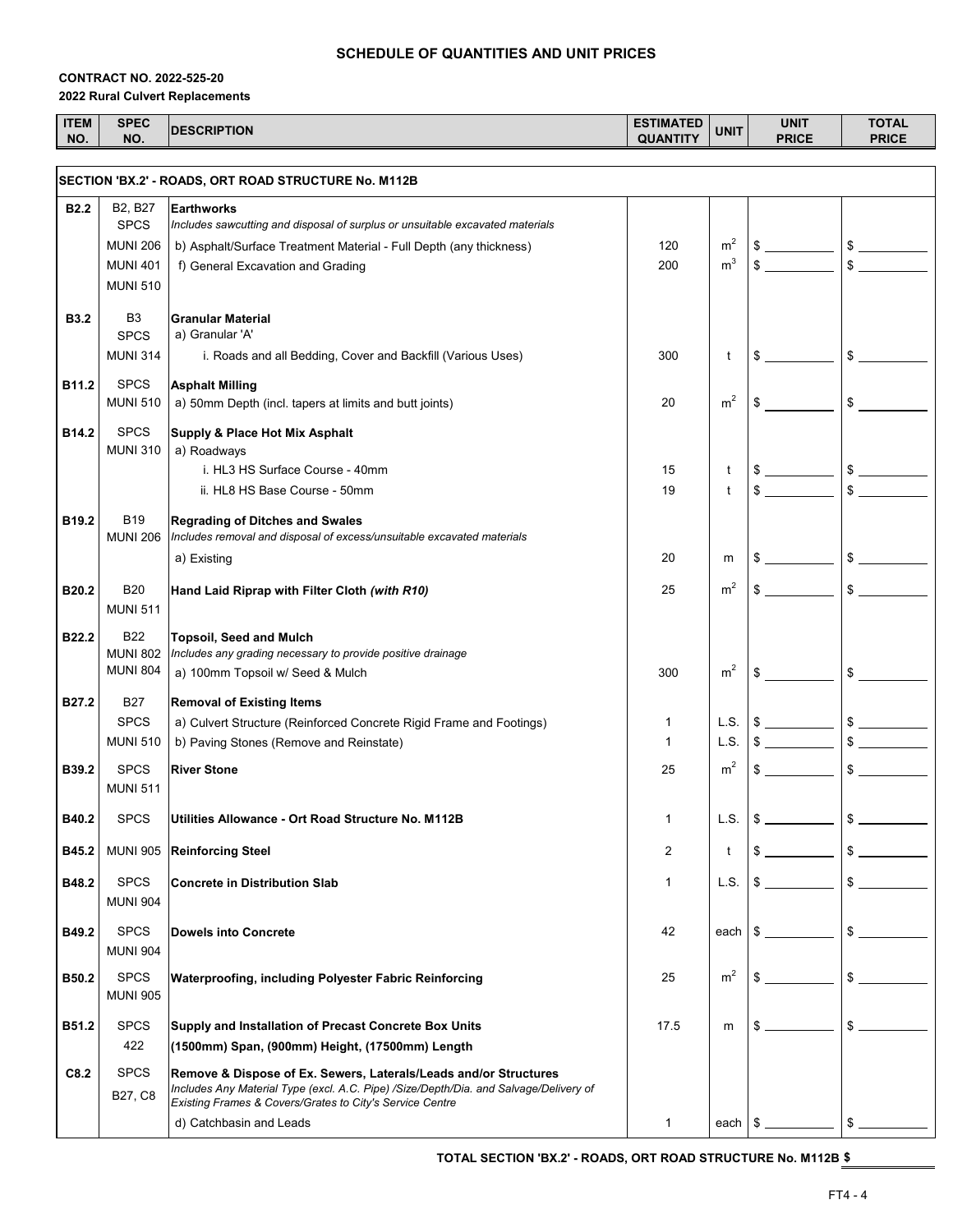#### **CONTRACT NO. 2022-525-20 2022 Rural Culvert Replacements**

| <b>ITEM</b><br>NO. | <b>SPEC</b><br>NO.                 | <b>DESCRIPTION</b>                                                                            | <b>ESTIMATED</b><br><b>QUANTITY</b> | <b>UNIT</b>                      | <b>UNIT</b><br><b>PRICE</b> | <b>TOTAL</b><br><b>PRICE</b> |
|--------------------|------------------------------------|-----------------------------------------------------------------------------------------------|-------------------------------------|----------------------------------|-----------------------------|------------------------------|
|                    |                                    |                                                                                               |                                     |                                  |                             |                              |
|                    |                                    | SECTION 'BX.3' - ROADS, MARSHALL ROAD STRUCTURE No. M123B                                     |                                     |                                  |                             |                              |
| <b>B2.3</b>        | B2, B27                            | Earthworks                                                                                    |                                     |                                  |                             |                              |
|                    | <b>SPCS</b>                        | Includes sawcutting and disposal of surplus or unsuitable excavated materials                 |                                     |                                  |                             |                              |
|                    | <b>MUNI 206</b>                    | b) Asphalt/Surface Treatment Material - Full Depth (any thickness)                            | 110                                 | m <sup>2</sup><br>m <sup>3</sup> | $$$ $$$                     |                              |
|                    | <b>MUNI 401</b><br><b>MUNI 510</b> | f) General Excavation and Grading                                                             | 150                                 |                                  |                             | \$                           |
|                    |                                    |                                                                                               |                                     |                                  |                             |                              |
| <b>B3.3</b>        | B <sub>3</sub>                     | <b>Granular Material</b>                                                                      |                                     |                                  |                             |                              |
|                    | <b>SPCS</b>                        | a) Granular 'A'                                                                               |                                     |                                  |                             |                              |
|                    | <b>MUNI 314</b>                    | i. Roads and all Bedding, Cover and Backfill (Various Uses)                                   | 300                                 | $\mathbf{t}$                     | $\mathbb{S}$                | $\mathsf{\$}$                |
| B <sub>19.3</sub>  | <b>B19</b>                         | <b>Regrading of Ditches and Swales</b>                                                        |                                     |                                  |                             |                              |
|                    | <b>MUNI 206</b>                    | Includes removal and disposal of excess/unsuitable excavated materials                        |                                     |                                  |                             |                              |
|                    |                                    | a) Existing                                                                                   | 40                                  | m                                | \$                          |                              |
| B20.3              | <b>B20</b>                         | Hand Laid Riprap with Filter Cloth (with R10)                                                 | 30                                  | m <sup>2</sup>                   | \$                          | $\mathsf{\$}$                |
|                    | <b>MUNI 511</b>                    |                                                                                               |                                     |                                  |                             |                              |
|                    |                                    |                                                                                               |                                     |                                  |                             |                              |
| B22.3              | <b>B22</b><br><b>SPCS</b>          | <b>Topsoil, Seed and Mulch</b><br>Includes any grading necessary to provide positive drainage |                                     |                                  |                             |                              |
|                    | <b>MUNI 802</b>                    | a) 100mm Topsoil w/ Seed & Mulch                                                              | 300                                 | m <sup>2</sup>                   | \$                          | \$                           |
|                    | <b>MUNI 804</b>                    |                                                                                               |                                     |                                  |                             |                              |
|                    |                                    |                                                                                               |                                     |                                  |                             |                              |
| B <sub>27.3</sub>  | <b>B27</b>                         | <b>Removal of Existing Items</b>                                                              |                                     |                                  |                             |                              |
|                    | <b>SPCS</b>                        | a) Culvert Structure (Reinforced Concrete Rigid Frame and Footings)                           | $\mathbf{1}$                        | L.S.                             | \$                          | \$                           |
|                    | <b>MUNI 510</b>                    |                                                                                               |                                     |                                  |                             |                              |
| B39.3              | <b>SPCS</b>                        | <b>River Stone</b>                                                                            | 30                                  | m <sup>2</sup>                   | \$                          | $\mathbb{S}$                 |
|                    | <b>MUNI 511</b>                    |                                                                                               |                                     |                                  |                             |                              |
| B40.3              | <b>SPCS</b>                        | Utilities Allowance - Marshall Road Structure No. M123B                                       | $\mathbf{1}$                        | L.S.                             | $\mathbb{S}$                | $\frac{1}{2}$                |
|                    |                                    |                                                                                               |                                     |                                  |                             |                              |
| B41.3              | <b>SPCS</b>                        | Supply and Installation of Twin HDPE Pipes                                                    | 22                                  | m                                | $S_{-}$                     | $\delta$                     |
|                    | <b>MUNI 421</b>                    | 2 x (1200mm) Inside Diameter, (11000mm) Length                                                |                                     |                                  |                             |                              |
|                    |                                    |                                                                                               |                                     |                                  |                             |                              |

**\$ TOTAL SECTION 'BX.3' - ROADS, MARSHALL ROAD STRUCTURE No. M123B**

**TOTAL SECTION 'B' - ROADS \$**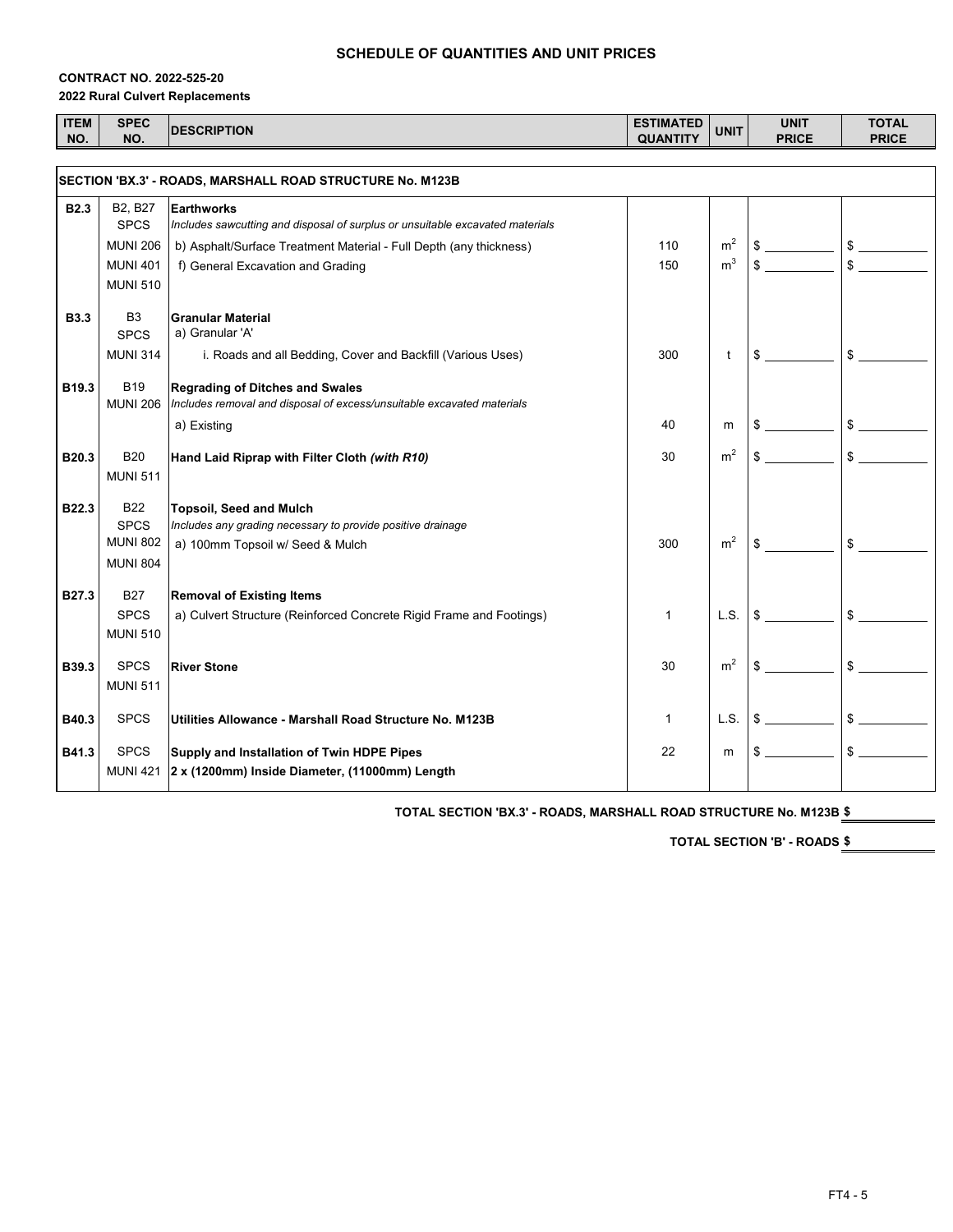#### **CONTRACT NO. 2022-525-20 2022 Rural Culvert Replacements**

| <b>ITEM</b> | <b>SPEC</b> | <b>IDESCRIPTION</b> | ESTIMATED       | <b>UNIT</b> | UNIT         | <b>TOTAL</b> |
|-------------|-------------|---------------------|-----------------|-------------|--------------|--------------|
| NO.         | NO.         |                     | <b>QUANTITY</b> |             | <b>PRICE</b> | <b>PRICE</b> |

| <b>SECTION 'P' - PROVISIONAL ITEMS</b> |             |                                                                                                                                                          |     |                |  |    |
|----------------------------------------|-------------|----------------------------------------------------------------------------------------------------------------------------------------------------------|-----|----------------|--|----|
| <b>B1</b>                              | <b>B1</b>   | <b>Test Pits</b>                                                                                                                                         |     |                |  |    |
|                                        |             | c) Depth up to 2.0m                                                                                                                                      |     | each           |  | \$ |
|                                        |             | d) Depth up to 4.0m                                                                                                                                      |     | each           |  | \$ |
|                                        |             | e) Via Hydro Vac. (Any Depth)                                                                                                                            |     | Hour           |  |    |
| <b>B35</b>                             | <b>B35</b>  | Disposal of Excavated Contaminated Soils<br>Based on net weight as recorded by certified weigh scale @ disposal site - Weigh Tickets<br>must be provided | 100 |                |  | ፍ  |
| <b>P1</b>                              | <b>SPCS</b> | l32 MPa Concrete                                                                                                                                         | 4   | m <sup>3</sup> |  |    |
| <b>P5</b>                              | <b>SPCS</b> | 19 mm Clear Stone                                                                                                                                        | 10  |                |  |    |
| P <sub>8</sub>                         | <b>SPCS</b> | <b>Utility Pole Support During Excavation</b>                                                                                                            |     | each           |  | ፍ  |

**\$ TOTAL SECTION 'P' - PROVISIONAL**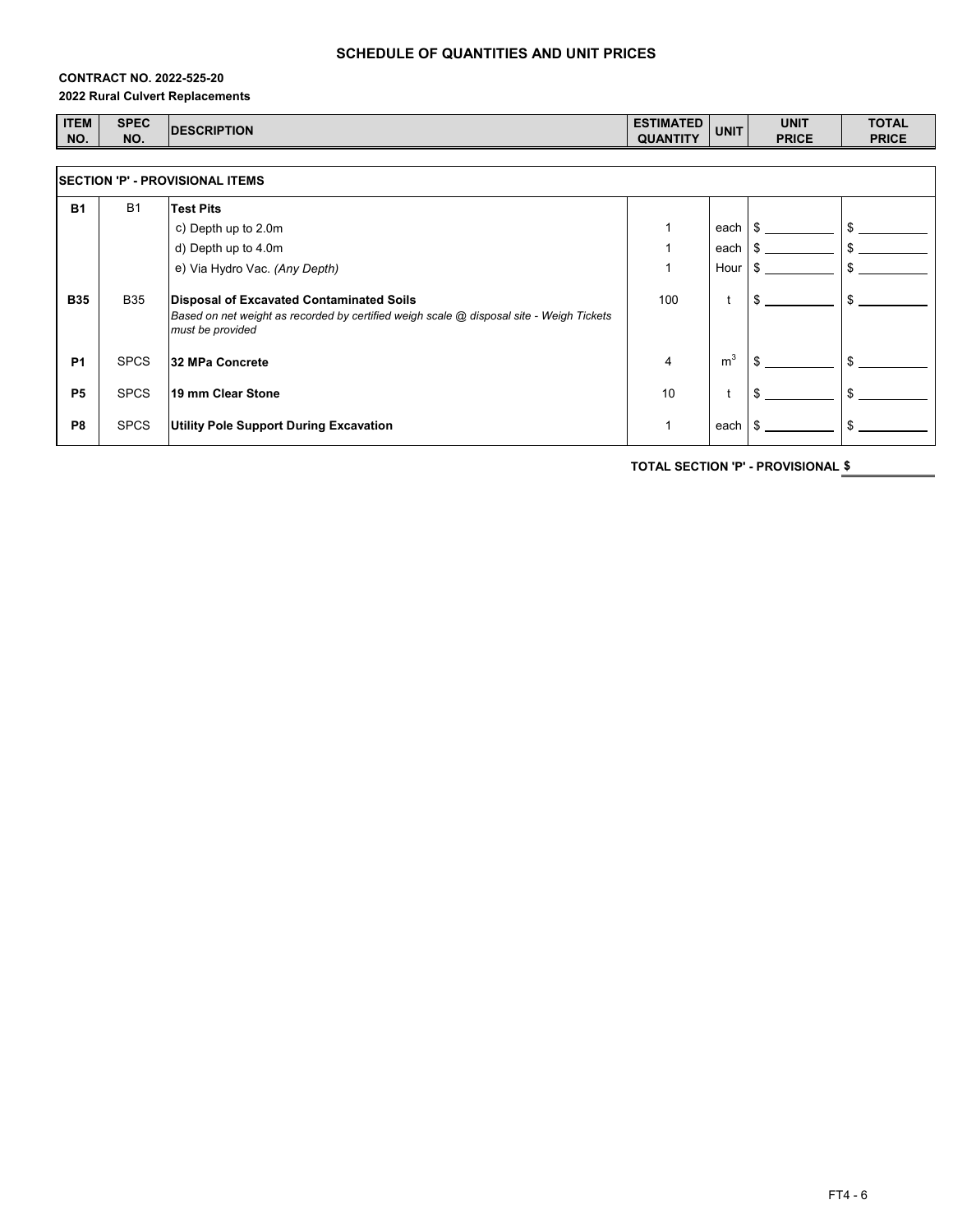## **TENDER SUMMARY**

| SECTION 'A' - GENERAL                                               | \$ |
|---------------------------------------------------------------------|----|
| SECTION 'BX.1' - ROADS, CHIPPAWA<br>PARKWAY STRUCTURE No. M054C     | S  |
| SECTION 'BX.2' - ROADS, ORT ROAD<br>STRUCTURE No. M112B             | \$ |
| SECTION 'BX.3' - ROADS, MARSHALL ROAD<br><b>STRUCTURE No. M123B</b> | \$ |
| SECTION 'P' - PROVISIONAL ITEMS                                     | \$ |
| <b>TOTAL TENDER:   \$</b>                                           |    |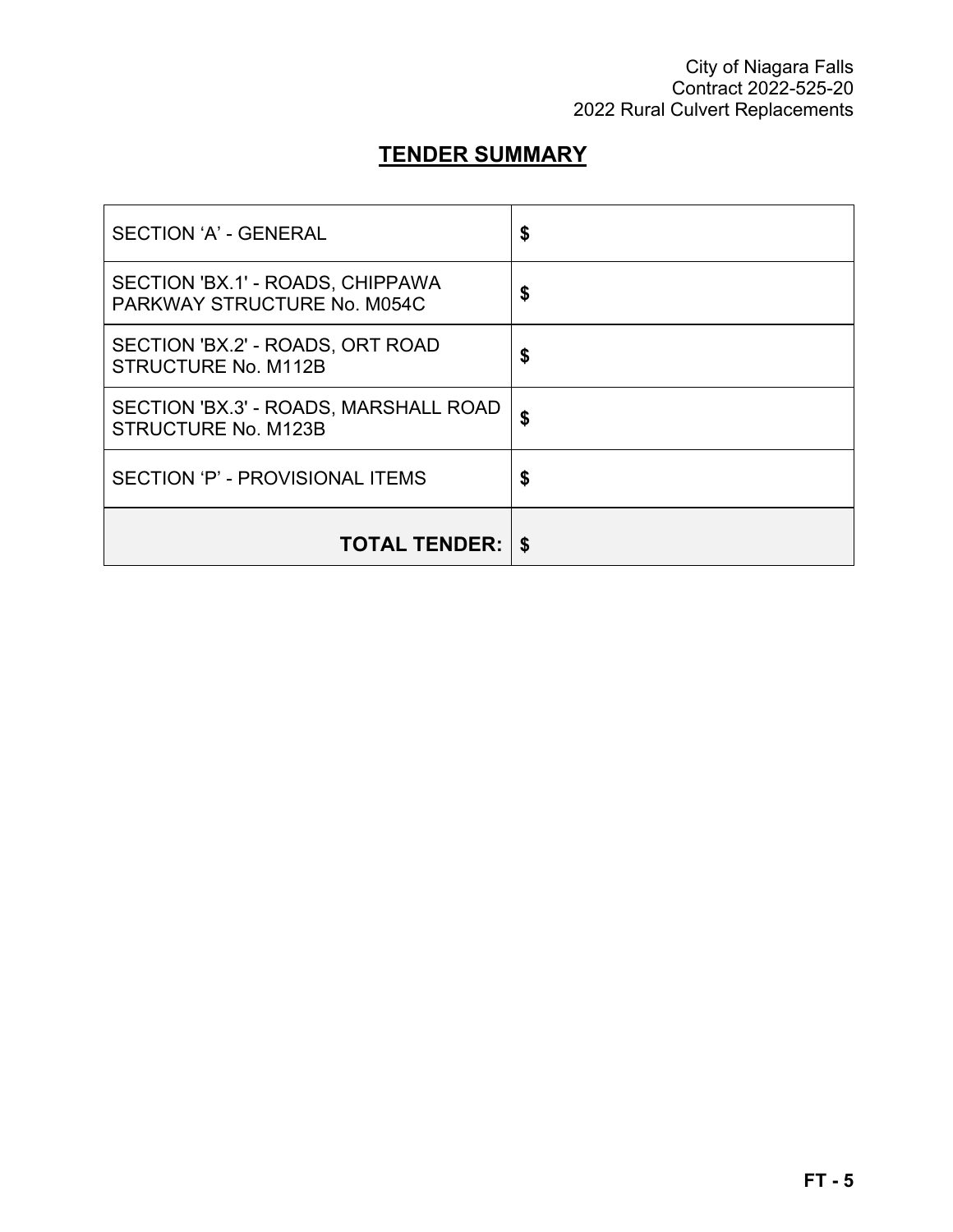City of Niagara Falls Contract 2022-525-20 2022 Rural Culvert Replacements

### **STATEMENT 'A'**

### **TENDERER'S EXPERIENCE IN SIMILAR WORK**

### *UNLESS THIS LIST IS PROPERLY COMPLETED, THE TENDER MAY BE DISQUALIFIED*

| Year<br><b>Completed</b> | <b>Description of Work</b> | <b>For Whom</b><br><b>Work</b><br>Performed | <b>Value</b><br>\$) |
|--------------------------|----------------------------|---------------------------------------------|---------------------|
|                          |                            |                                             |                     |
|                          |                            |                                             |                     |
|                          |                            |                                             |                     |
|                          |                            |                                             |                     |
|                          |                            |                                             |                     |
|                          |                            |                                             |                     |
|                          |                            |                                             |                     |
|                          |                            |                                             |                     |
|                          |                            |                                             |                     |
|                          |                            |                                             |                     |
|                          |                            |                                             |                     |
|                          |                            |                                             |                     |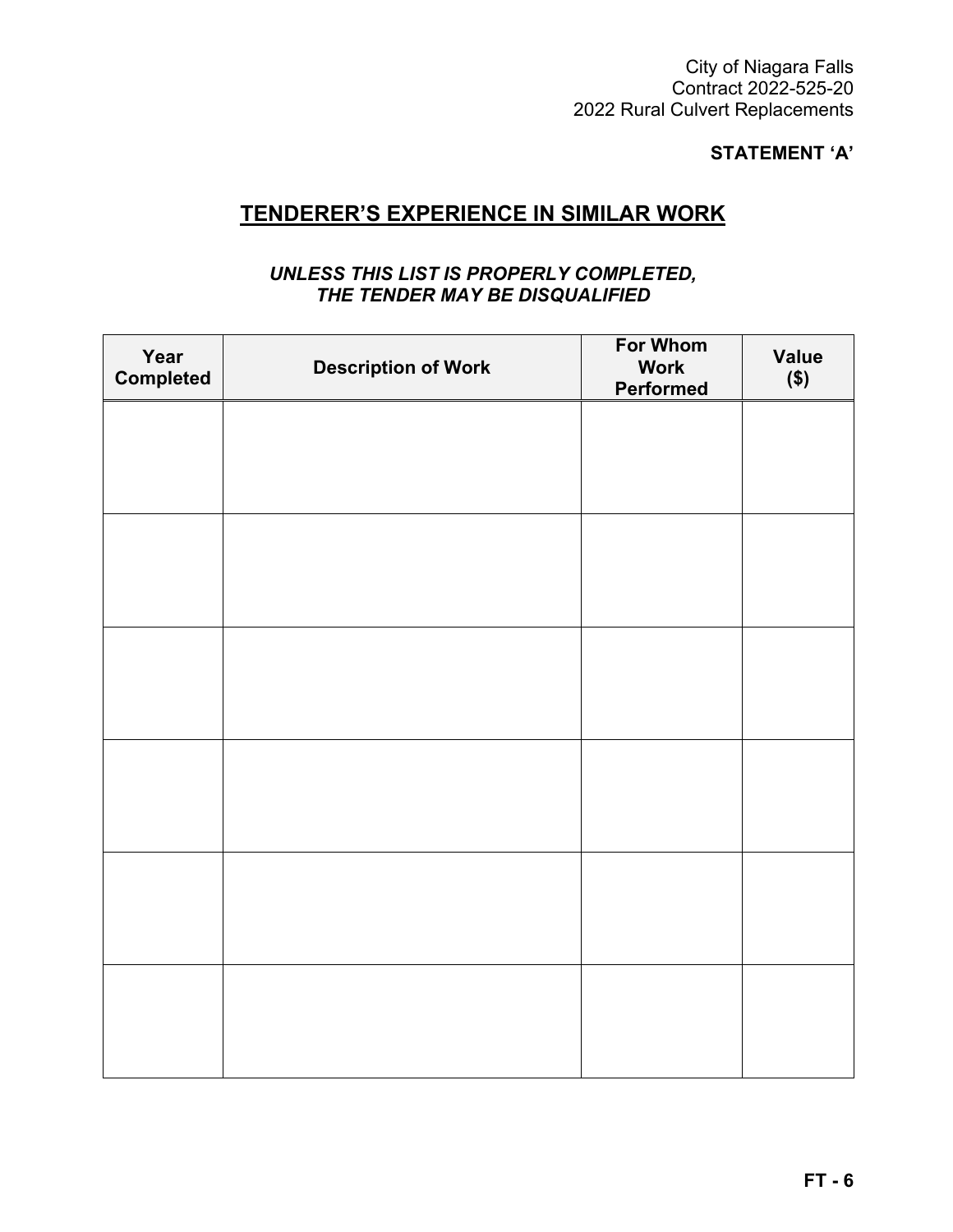### **STATEMENT 'B'**

### **HARMONIZED SALES TAX**

The Contractor shall **not** include any amount in his tender price for the Harmonized Sales Tax (H.S.T.). Any amount to be levied with respect to the H.S.T. will be included as a separate item on the payment certificate. The appropriate H.S.T. levy will be paid to the Contractor in addition to the amount approved by the Contract Administrator for work performed under the contract and will, therefore, not affect the amount of the contract. The Contractor will be required to make the appropriate remittance to Revenue Canada in accordance with the legislation.

| i)  | <b>Total Tender Price</b>                           |  |
|-----|-----------------------------------------------------|--|
| ii) | Estimated Cost of the Harmonized Sales Tax (H.S.T.) |  |
|     | iii) Total Contract Amount $[(i) + (ii)]$           |  |
| iv) | H.S.T. Registration Number:                         |  |

Company Name

Contractor's Signature

Address

Contractor's Seal

**Witness** 

**Witness**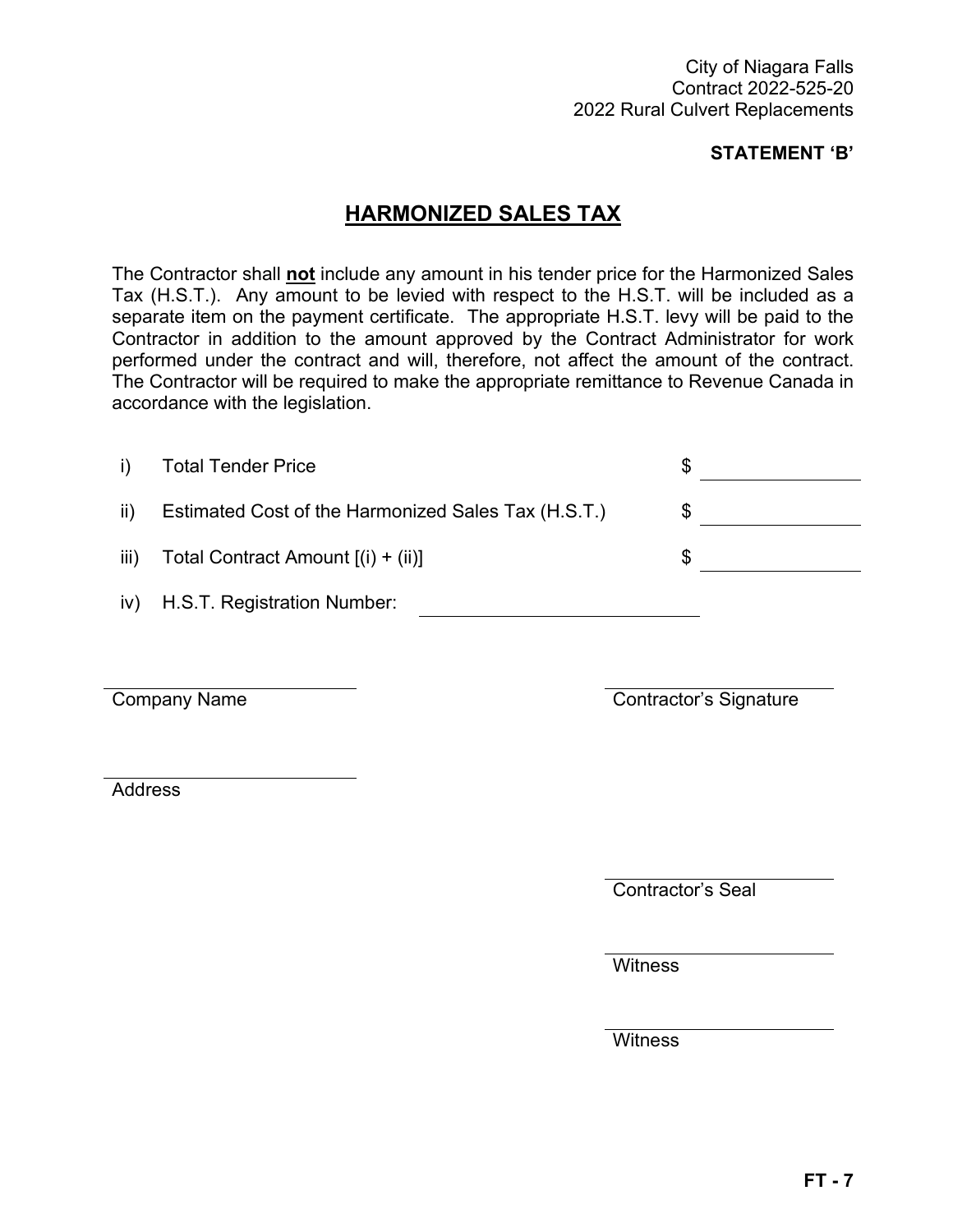City of Niagara Falls Contract 2022-525-20 2022 Rural Culvert Replacements

**STATEMENT 'C'**

### **CONFIRMATION FORM**

### **ACCESSIBILITY REGULATIONS FOR CONTRACTED SERVICES**

If the nature of your business with the City of Niagara Falls (the 'City') requires that any of your employees, sub-contractors or trades interact with the public on behalf of the Owner, it is necessary that the Owner ensure those providing service on our behalf have received 'Customer Service Training' in order that we retain our compliance with the requirements of the Accessibility for Ontarians with Disabilities Act 2005.

Please sign below to ensure you are the person able to bind your company. Companies, whose employee's role may require them to interact with the public on behalf of the Owner, shall receive the CUSTOMER SERVICE STANDARD TRAINING of the *ACCESSIBILITY FOR ONTARIANS WITH DISABILITIES ACT 2005*.

If you have any questions, please contact:

**Jason MacLean, M.Ed., B.A., CSEP-CEP** Human Resources Specialist City of Niagara Falls Human Resources Department

Phone: 905-356-7521 ext. 4294

The successful Contractor will be required to sign and submit this sheet at the Preconstruction Review Meeting (see SPGS 30).

Dated this day of, \_\_\_\_\_\_\_\_\_\_\_\_\_\_\_\_\_\_\_, 2022.

Contracting Company

\_\_\_\_\_\_\_\_\_\_\_\_\_\_\_\_\_\_\_\_\_\_\_\_\_\_\_\_\_\_\_\_\_\_\_\_\_\_\_\_\_\_\_\_ Signature of Authorized Person Signing for Company

\_\_\_\_\_\_\_\_\_\_\_\_\_\_\_\_\_\_\_\_\_\_\_\_\_\_\_\_\_\_\_\_\_\_\_\_\_\_\_\_\_\_\_\_

\_\_\_\_\_\_\_\_\_\_\_\_\_\_\_\_\_\_\_\_\_\_\_\_\_\_\_\_\_\_\_\_\_\_\_\_\_\_\_\_\_\_\_\_

**Position**